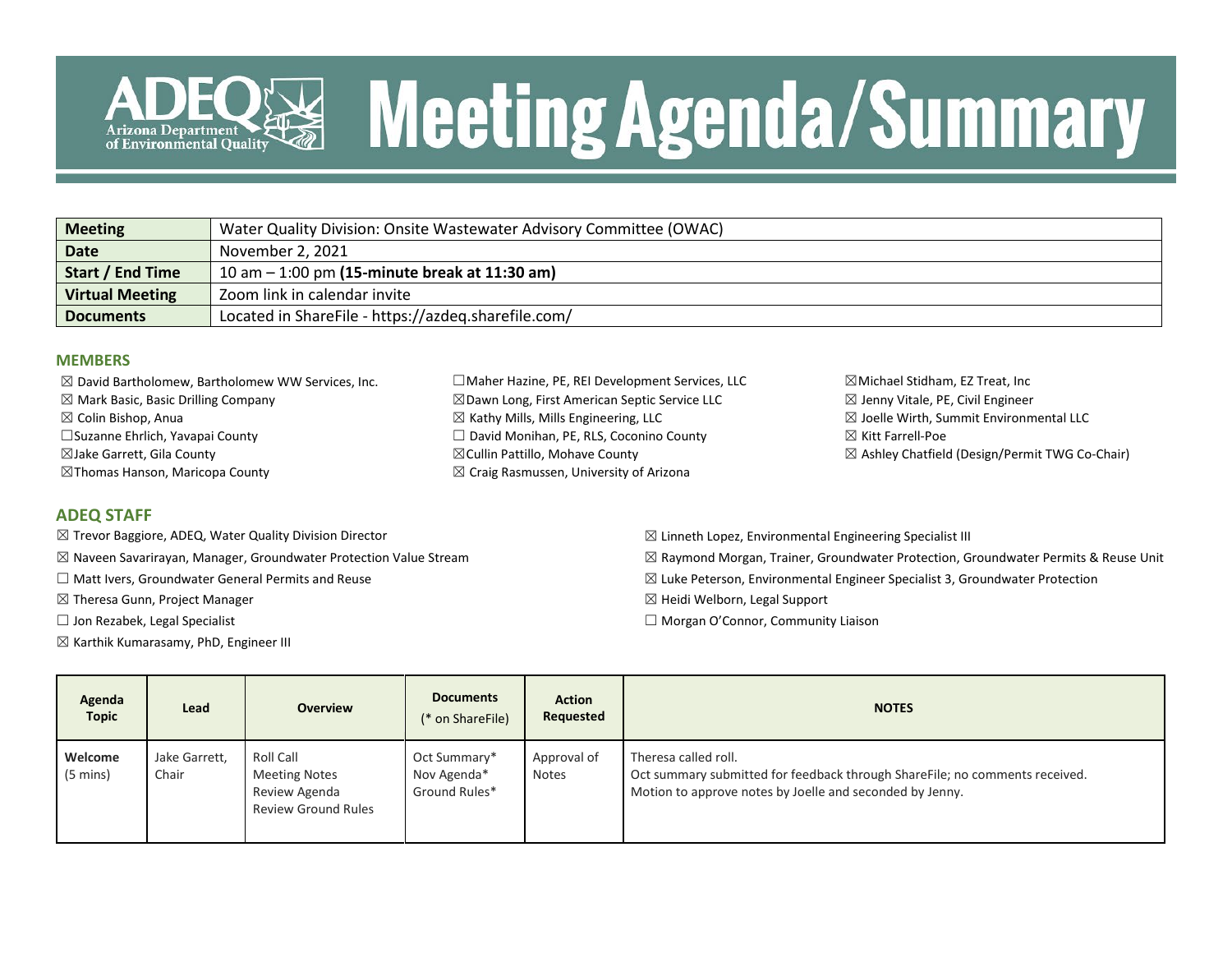

## ADEQ<sup>E</sup> Meeting Agenda/Summary

| <b>Technical</b><br>Work<br><b>Groups</b><br><b>Reports</b><br>$(45 \text{ mins})$ | <b>TWG Chairs</b> | • O&M: Dave B<br>$\bullet$ 1.09: Maher<br>• Design/Permitting:<br>David M/Ashley<br>• Future State: Colin<br>• PPL: Joelle<br>• Training/Certification:<br>Cullin<br>Joint TWG Meeting:<br>Theresa |  | <b>Status</b><br>Reports | O&M TWG - Dave reported the team fleshed out the O&M outline and addressed the<br>questions from OWAC members. About 25% complete in developing the outline.<br>1.09 - Meeting is tomorrow. Maher is out sick but Jake will lead the meeting.<br>Design and Permitting: Ashley reported the group met in October. Some of the groups had<br>a change in leadership. Next meeting November 10 to discuss topics from the small groups.<br>Topics under discussion: changing typical sewage definition, moving away from fixture<br>counts, modifications to tank size chart, reviewing USDA versus ASTM, tank criteria, and<br>setbacks. ROI/NOT is on hold until O&M makes a recommendation on the notice of transfer.<br>OWAC Questions/Comments on design and permitting:<br>Concern about going back to perc tests (in strong cemented soils) when we have a<br>wealth of data from previous perc testing (all of the counties have the records)<br>The data exists, we need to put it to work<br>$\bullet$<br>Setbacks group needs to know where ADEQ is going on setbacks; ADEQ has no<br>$\bullet$<br>direction on future setbacks as the agency is looking for new direction from the TWG<br>Perc tests are not reflective of the water that is put on the ground over time<br>$\bullet$<br>Consider a site-specific SAR table to fill in some of the gaps<br>$\bullet$<br>It might be of value to consider where local plumbing code conflicts with proposed<br>$\bullet$<br>horizontal setbacks.<br>I always thought setbacks from buildings are more so to protect the building structure<br>from subsidence (wetting of soil affects its structural properties)<br>Setbacks also consider potential human contact to septic (fumes, vectors, etc.)<br>$\bullet$<br>Setbacks could align with a tiered level of alternative systems; a tiered level could also<br>work with conventional system based on constituency<br>Need document re: radius of influence? Depends on soil and structure.<br>Future State: Theresa reported for Colin. The group met last week and started discussion on<br>the future state we wanted for use of the wastewater treatment water. The group is doing<br>research to be able to tell the story about the impact of OWWTF and the amount of water<br>which could be reused. The team is doing research with ADWR and within ADEQ. Colin is<br>going to ask if people on the NSF reuse group are interested in discussing a potential new<br>approach with Arizona and the team is looking to see if others need to be added to the<br>group for this conversation.<br>I like the idea of using decentralized wastewater treatment as part of a regional water<br>plan to put water back into the ground. |
|------------------------------------------------------------------------------------|-------------------|----------------------------------------------------------------------------------------------------------------------------------------------------------------------------------------------------|--|--------------------------|-------------------------------------------------------------------------------------------------------------------------------------------------------------------------------------------------------------------------------------------------------------------------------------------------------------------------------------------------------------------------------------------------------------------------------------------------------------------------------------------------------------------------------------------------------------------------------------------------------------------------------------------------------------------------------------------------------------------------------------------------------------------------------------------------------------------------------------------------------------------------------------------------------------------------------------------------------------------------------------------------------------------------------------------------------------------------------------------------------------------------------------------------------------------------------------------------------------------------------------------------------------------------------------------------------------------------------------------------------------------------------------------------------------------------------------------------------------------------------------------------------------------------------------------------------------------------------------------------------------------------------------------------------------------------------------------------------------------------------------------------------------------------------------------------------------------------------------------------------------------------------------------------------------------------------------------------------------------------------------------------------------------------------------------------------------------------------------------------------------------------------------------------------------------------------------------------------------------------------------------------------------------------------------------------------------------------------------------------------------------------------------------------------------------------------------------------------------------------------------------------------------------------------------------------------------------------------------------------------------------------------------------------------------------------------------------------------------------------------------------------------|
|------------------------------------------------------------------------------------|-------------------|----------------------------------------------------------------------------------------------------------------------------------------------------------------------------------------------------|--|--------------------------|-------------------------------------------------------------------------------------------------------------------------------------------------------------------------------------------------------------------------------------------------------------------------------------------------------------------------------------------------------------------------------------------------------------------------------------------------------------------------------------------------------------------------------------------------------------------------------------------------------------------------------------------------------------------------------------------------------------------------------------------------------------------------------------------------------------------------------------------------------------------------------------------------------------------------------------------------------------------------------------------------------------------------------------------------------------------------------------------------------------------------------------------------------------------------------------------------------------------------------------------------------------------------------------------------------------------------------------------------------------------------------------------------------------------------------------------------------------------------------------------------------------------------------------------------------------------------------------------------------------------------------------------------------------------------------------------------------------------------------------------------------------------------------------------------------------------------------------------------------------------------------------------------------------------------------------------------------------------------------------------------------------------------------------------------------------------------------------------------------------------------------------------------------------------------------------------------------------------------------------------------------------------------------------------------------------------------------------------------------------------------------------------------------------------------------------------------------------------------------------------------------------------------------------------------------------------------------------------------------------------------------------------------------------------------------------------------------------------------------------------------------|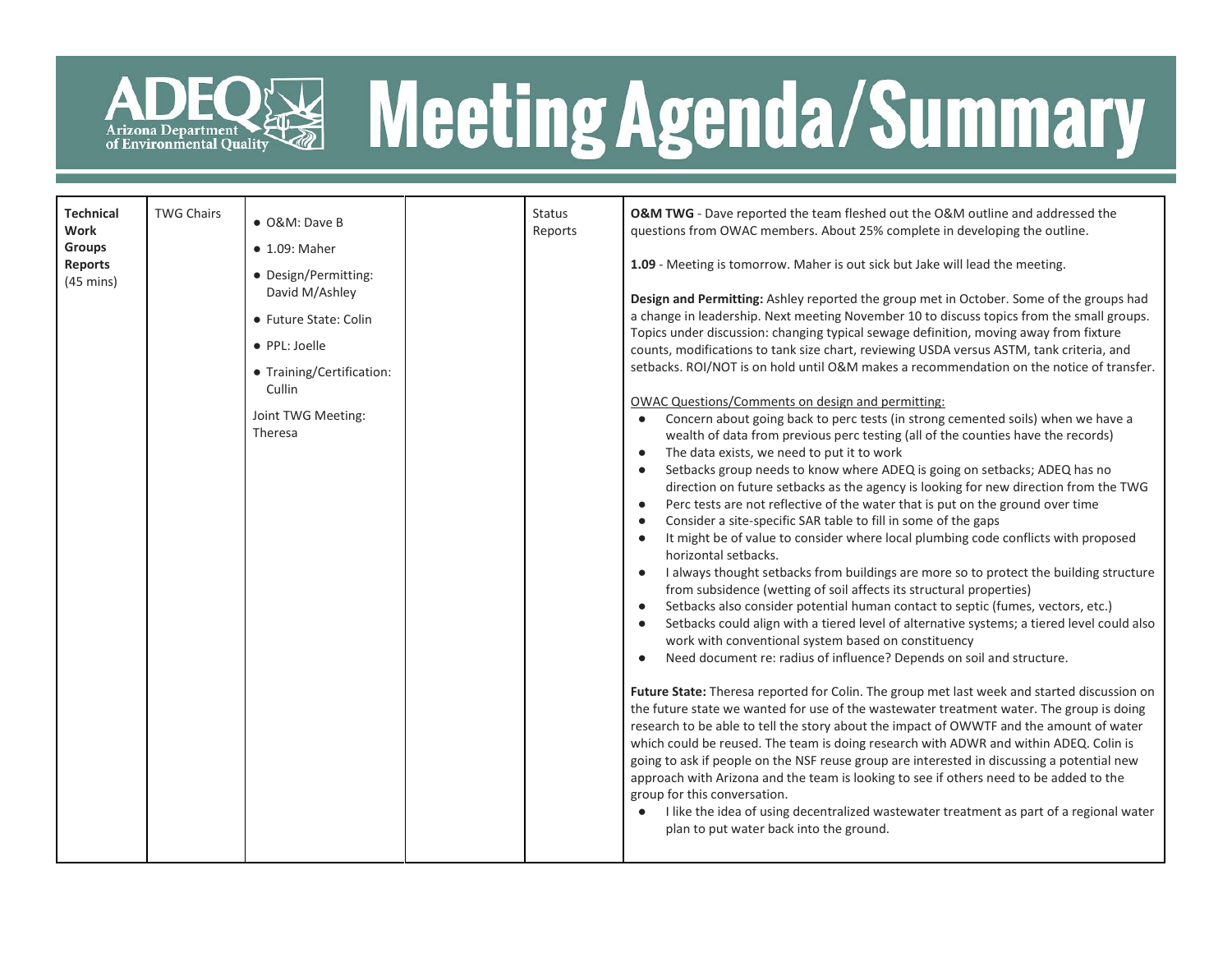

## ADEQ<sup>E</sup> Meeting Agenda/Summary

|                                                                |                                                      |                                                                   |                                                                              |                | PPL: Joelle reported the group is working on the tier approach and performance<br>parameters. Will have more to report on for next week.<br>Training/Certification: Cullin reported the team has developed an understanding of what<br>they want to do but not sure how to implement.                                                                                                                                                                                                                                                                                                                                                                                                                                                                                                                                                                                                                                                                                                                                                                                                                                                                                                                                                                                                                                                                                                                                                                                                                                                                                                                                                                                                                                                                                                                                                                                  |
|----------------------------------------------------------------|------------------------------------------------------|-------------------------------------------------------------------|------------------------------------------------------------------------------|----------------|------------------------------------------------------------------------------------------------------------------------------------------------------------------------------------------------------------------------------------------------------------------------------------------------------------------------------------------------------------------------------------------------------------------------------------------------------------------------------------------------------------------------------------------------------------------------------------------------------------------------------------------------------------------------------------------------------------------------------------------------------------------------------------------------------------------------------------------------------------------------------------------------------------------------------------------------------------------------------------------------------------------------------------------------------------------------------------------------------------------------------------------------------------------------------------------------------------------------------------------------------------------------------------------------------------------------------------------------------------------------------------------------------------------------------------------------------------------------------------------------------------------------------------------------------------------------------------------------------------------------------------------------------------------------------------------------------------------------------------------------------------------------------------------------------------------------------------------------------------------------|
| 5-Year Plan<br><b>Overview</b><br>$(10 \text{ mins})$          | Theresa<br>Gunn, Project<br>Manager                  | Review of the 5 tasks<br>and current status                       | https://static.azd<br>eq.gov/wqd/rule<br>making/onsite/5y<br>r-plan-owwt.pdf | For Discussion | Theresa provided an overview of the actions underway for implementation of the 5-year<br>plan and the activities we are working on including development of a method to determine<br>impact of septic systems in Arizona. The group discussed items to consider regarding the<br>inspection methodology.                                                                                                                                                                                                                                                                                                                                                                                                                                                                                                                                                                                                                                                                                                                                                                                                                                                                                                                                                                                                                                                                                                                                                                                                                                                                                                                                                                                                                                                                                                                                                               |
| <b>Stacking</b><br>(Treatment<br>Train)<br>$(45 \text{ mins})$ | Ray Morgan,<br>Engineer<br>Groundwater<br>Protection | Discussion of the ADEQ<br>technical briefing paper<br>on stacking |                                                                              | For Discussion | Ray reviewed ADEQ's position on a treatment train (stacking). Presentation is attached.<br>ADEQ is providing clarification on the current rule. ADEQ is open to having different<br>approach to treatment train in phase 2 rule.<br><b>OWAC Member Questions and Comments:</b><br>Where is this a problem? Are there no other solutions?<br>$\bullet$<br>Rule does allow stacking (4.08 D.11. b. allows to use pretreatment before a mound)<br>$\bullet$<br>Don't think ADEQ is doing what is reflected in the presentation<br>$\bullet$<br>Need to change the definition of typical sewage<br>$\bullet$<br>We know what is coming in and out based on NSF testing<br>$\bullet$<br>This seems heavy handed right now; should wait to address in Phase 2<br>$\bullet$<br>This is stepping backwards instead of moving forward where we want to go<br>$\bullet$<br>Disappointed this is the way we are going<br>$\bullet$<br>Need to look at the influent not just the effluent<br>$\bullet$<br>The NSF report doesn't include all of the information on the testing program<br>$\bullet$<br>Have not seen a proper amount of alkalinity in Arizona; adding alkalinity should not<br>$\bullet$<br>be considered a treatment train<br>Continue where we are in the state now<br>$\bullet$<br>Need direction on what parameters are we looking at for the effluent?<br>$\bullet$<br>If testing was done with typical sewage different than Arizona's how does that impact<br>$\bullet$<br>Arizona's position<br>What qualifies as pre-treatment? Is pre-treatment an element of the treatment train?<br>$\bullet$<br>Look at the information on the Wisconsin mound<br>$\bullet$<br>Pre-treatment prior to a final treatment (pretreatment - what I do to a stain before I<br>wash the document)<br>Need to have a single definition for pre-treatment (see A309(A)(7)(d)) |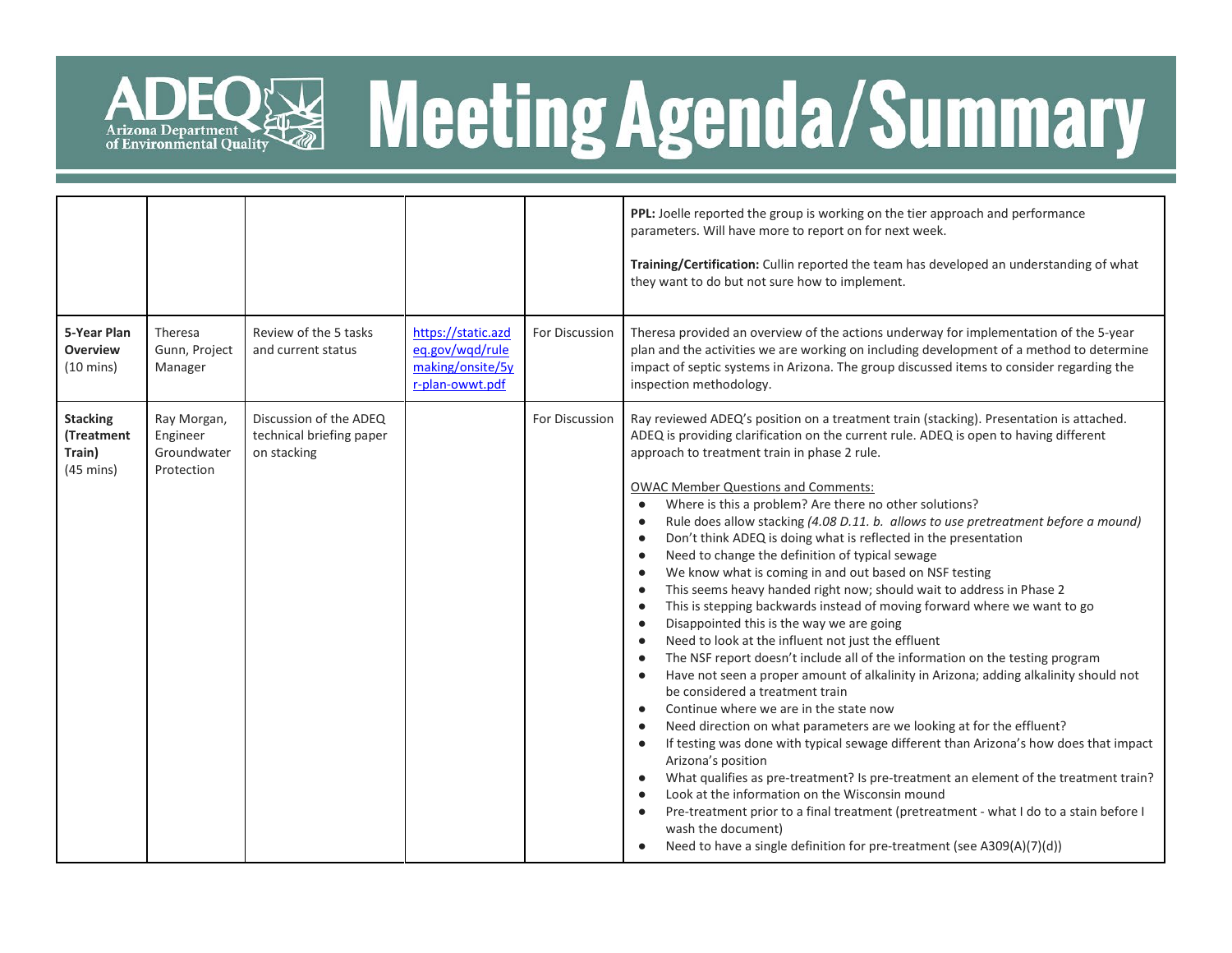

## ADEQ<sup>E</sup> Meeting Agenda/Summary

|                                                                             |                                     |                                                                                               |                    |                            | Is soil the treatment and pre-treatment is what is done before the effluent<br>$\circ$<br>reaches the soil<br>Typical effluent - pretreatment and what is an OWWTF<br>$\circ$<br>High strength effluent - pretreatment and what is an OWWTF<br>$\circ$                                                                               |
|-----------------------------------------------------------------------------|-------------------------------------|-----------------------------------------------------------------------------------------------|--------------------|----------------------------|--------------------------------------------------------------------------------------------------------------------------------------------------------------------------------------------------------------------------------------------------------------------------------------------------------------------------------------|
| Phase 1<br><b>Rulemaking</b><br>$(15 \text{ mins})$                         | Theresa<br>Gunn, Project<br>Manager | Provide an update on the<br>rulemaking schedule                                               |                    | <b>Status Report</b>       | Stakeholder comments due on November 12. A reminder email will be sent this week.                                                                                                                                                                                                                                                    |
| <b>Phase 2 Rule</b><br>Outline<br>$(20 \text{ mins})$                       | Jake Garrett<br>and Jenny<br>Vitale |                                                                                               |                    | For Discussion             | About 75% complete. Need input from training/certification and operations and<br>maintenance TWGs. This may be the deliverable for the February meeting.                                                                                                                                                                             |
| <b>Technical</b><br><b>Briefing</b><br><b>Papers</b><br>$(30 \text{ mins})$ | Theresa<br>Gunn, Project<br>Manager | Opportunity for OWAC<br>members to ask<br>questions on the other<br>technical briefing papers |                    | For Discussion             | Theresa reported the staff is reviewing the comments on the papers.                                                                                                                                                                                                                                                                  |
| Program<br><b>Updates</b><br>$(5 \text{ mins})$                             | Theresa<br>Gunn, Project<br>Manager | SPS<br>$\bullet$<br>PPL<br>$\bullet$                                                          |                    | For<br>Information<br>Only | Theresa stated the team has developed the approach for distribution to counties which will<br>have 60 days to implement a new policy after the issue date. There is no update on PPL at<br>this time.                                                                                                                                |
| <b>Review New</b><br><b>Action Items</b><br>$(5 \text{ mins})$              | Theresa<br>Gunn, Project<br>Manager | New Action Items                                                                              | <b>Action Plan</b> | For<br>Information<br>Only | Report on 4.01 meeting - Dave B stated Trevor requested a convincing paper for the big<br>pipe side. Onsite issues were addressed. Jake stated liquid sewer is also being considered by<br>the agency. Tom asked if the liquid sewer applies to a subdivision on a hillside with a septic<br>system which feeds into a sewer system? |
| Adjourn                                                                     | Jake Garrett,<br>Chair              |                                                                                               |                    |                            | Jake adjourned the meeting at 1 pm.                                                                                                                                                                                                                                                                                                  |